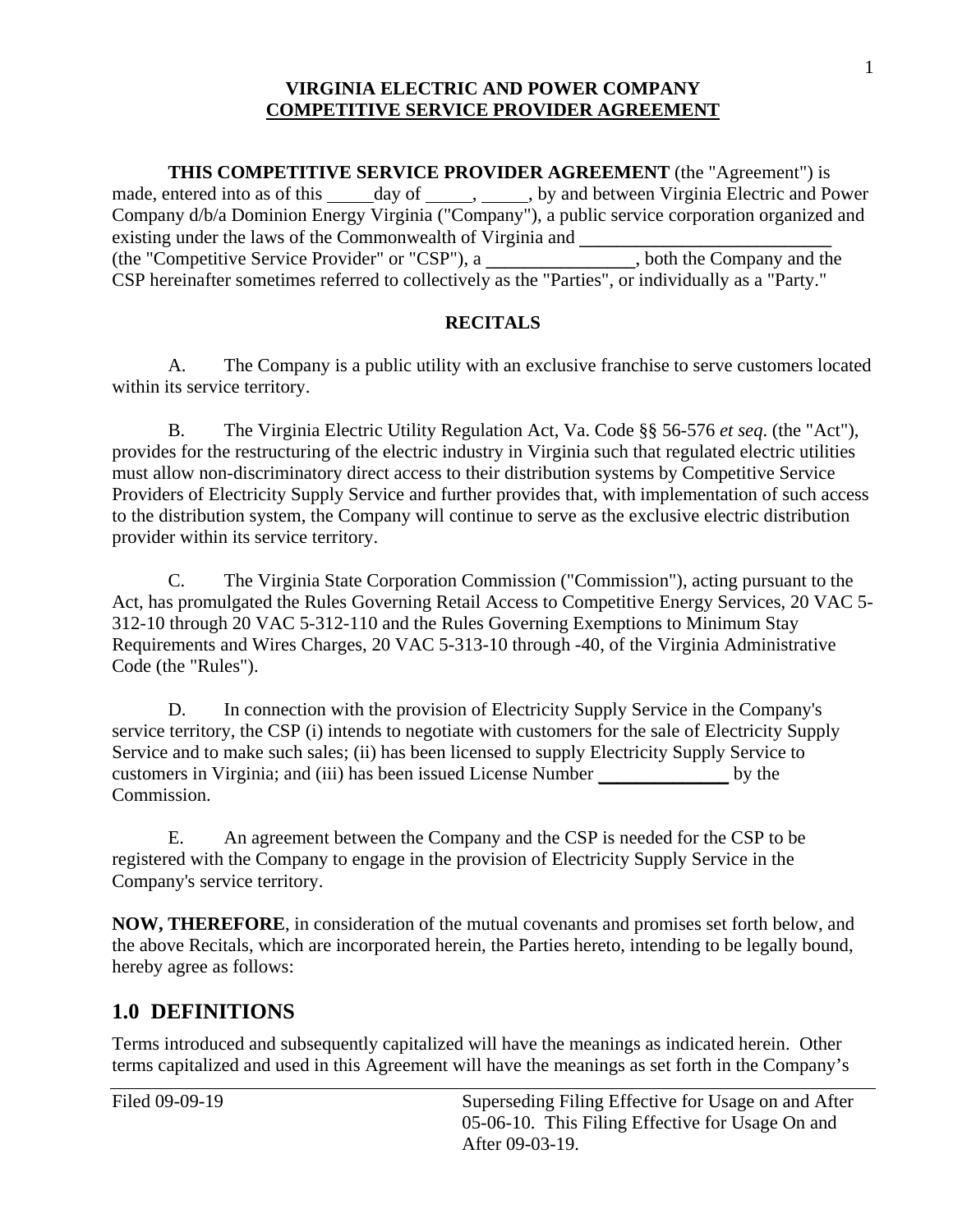Competitive Service Provider Coordination Tariff on file with the Commission (the "CSP Tariff"), as the same may be revised from time to time. Unless the context clearly intends to the contrary, words singular or plural in number shall be deemed to include the other and pronouns having a masculine or feminine gender shall be deemed to include the other.

# **2.0 OBLIGATIONS OF THE PARTIES**

- **2.1 Term of Agreement**. This Agreement shall become effective upon the satisfaction of Parties named in this Agreement are bound by the terms set forth herein and the terms CSP Tariff, all as may be revised from time to time and (ii) after such date for the conditions precedent contained in Section 2.3 below (the "Effective Date"). The contained in the OATT and the CSP Tariff. Notwithstanding the Effective Date, the CSP acknowledges that it may commence the provision of Electricity Supply Services on the Distribution Facilities only (i) in compliance with the Rules, the OATT and the instituting such service has been approved by the Commission.
- completed and effective between January 1 and March 31 of a particular year would **2.2 Agreement Renewal.** By March 31 of each year, this Agreement will terminate unless renewed in conjunction with the CSP satisfying the registration renewal requirements pursuant to Section 6.3.1 of the CSP Tariff. However, any Application not require renewal within the same calendar year. In the event a CSP does not satisfy the requirements for registration renewal pursuant to the CSP Tariff, then such CSP will cease to be on active status and will no longer be eligible for Coordination Services from the Company, and a new CSP Application will be required to reinstate the CSP's registration with the Company, and the Parties shall execute a new Agreement.
- **2.3 CSP Obligations**. The CSP hereby agrees to: (i) satisfy all requirements of the Act, Rules, OATT and the CSP Tariff; (ii) have obtained prior to the Effective Date of the Agreement and maintain a license from the Commission and any licenses, permits or other authorizations from any other federal, state or local agencies required for participation in the Virginia retail electricity supply market and CSP will provide evidence of all such licenses, permits and authorizations upon the reasonable request of the Company; (iii) have executed all applications and agreements required for the CSP's provision of Electricity Supply Services in the Company's service territory; and (iv) have provided the Company with a completed Transmission Customer Designation Form, to designate the Transmission Customer who will be obtaining transmission service on behalf of the CSP. The CSP also must make all necessary arrangements for providing Electricity Supply Services sufficient to serve its Customers including sufficient electric generation and transmission service and delivery capability to serve the requirements of its Customers.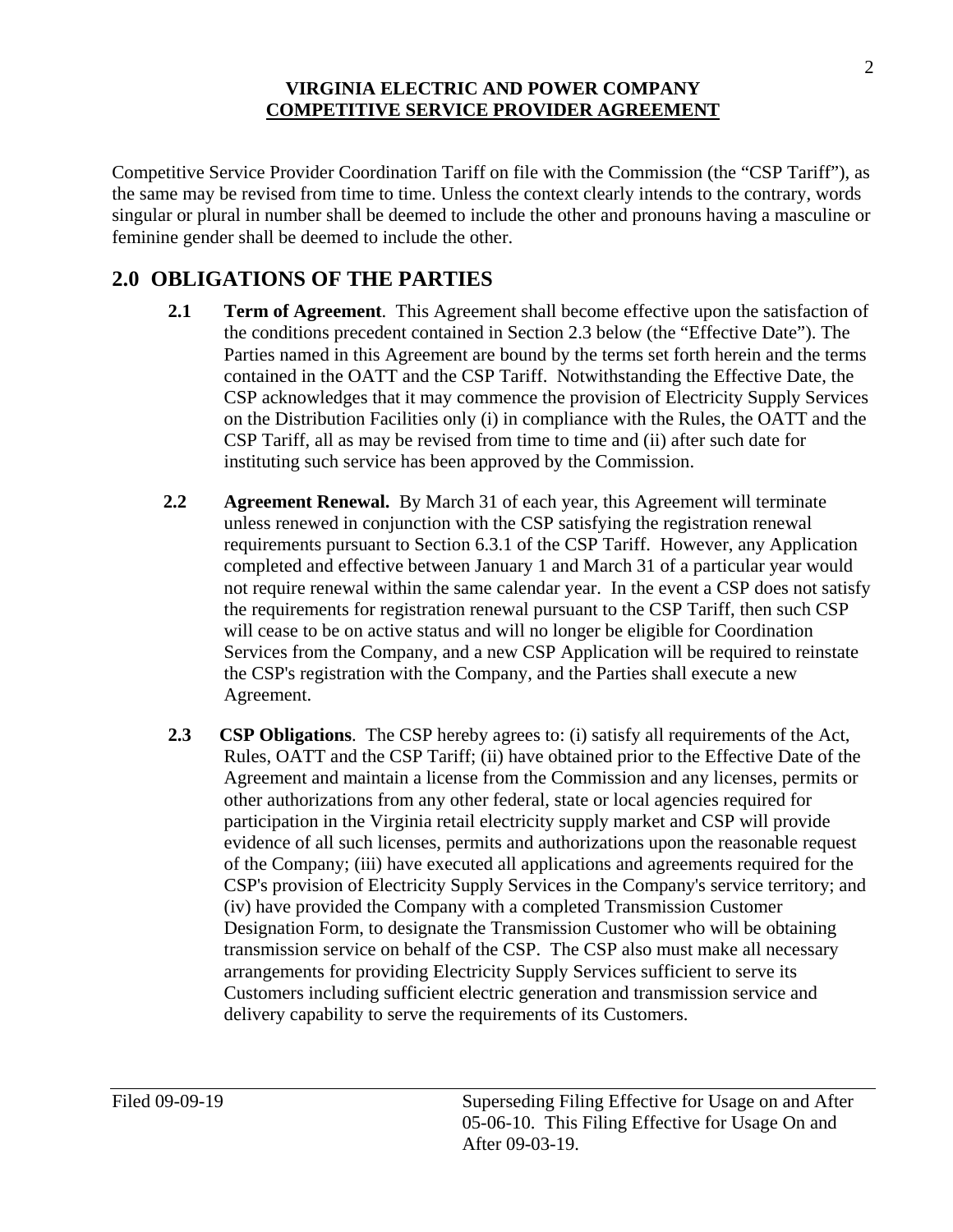- **2.4 Company's Obligations**. The Company agrees to satisfy all of its requirements with respect to the CSP as provided in the Act, Rules, OATT and the CSP Tariff, all as may be revised from time to time.
- **2.5 Waiver of Rules**. The Parties agree that if either Party requests a waiver to the provisions of the Rules pursuant to 20 VAC 5-312-20 A, such Party will notify the other Party prior to making such a request for waiver.
- **2.6 OATT and CSP Tariff Incorporated**. The Transmission Provider's OATT and the Company's CSP Tariff, as the same may be revised from time to time, are hereby incorporated and made a part of this Agreement by reference.

## **3.0 REPRESENTATIONS AND WARRANTIES**

- **3.1 CSP Representations and Warranties**. The CSP hereby represents, warrants and covenants as follows:
	- 3.1.1 The CSP is **\_\_\_\_\_\_\_\_\_\_\_\_\_\_\_\_\_\_\_\_\_\_\_\_\_\_\_** duly organized and validly existing under the laws of the State of **a** and is authorized to do business and is in good standing in the Commonwealth of Virginia;
	- 3.1.2 The CSP has all requisite power and authority to carry on the business to be conducted by it under this Agreement and to enter into and perform its obligations hereunder;
	- (ii) two or more individual nonresidential retail customers that aggregate approval to combine or aggregate their demands. If the CSP will provide 3.1.3 The CSP will provide electric energy to (i) electricity customers whose demand during the most recent calendar year exceeded five megawatts but did not exceed one percent of the Company's peak load during the most recent calendar year (unless such customer had non-coincident peak demand in excess of 90 megawatts in calendar year 2006 or any year thereafter); and/or demand to exceed five megawatts to become qualified to purchase electric energy competitively, and that petition and receive from the Commission electric energy to any customer that would fall outside the above two categories, the CSP represents and warrants that it will provide Electricity Supply Service provided 100 percent from renewable energy in accordance with § 56-576 and § 56-577 A 5 of the Code of Virginia. Evidence that the CSP is not providing Electricity Supply Service provided 100 percent from renewable energy to such customers shall immediately terminate this Agreement;
	- 3.1.4 The CSP has obtained or will have obtained by the Effective Date, a license from the Commission to provide Electricity Supply Service to Customers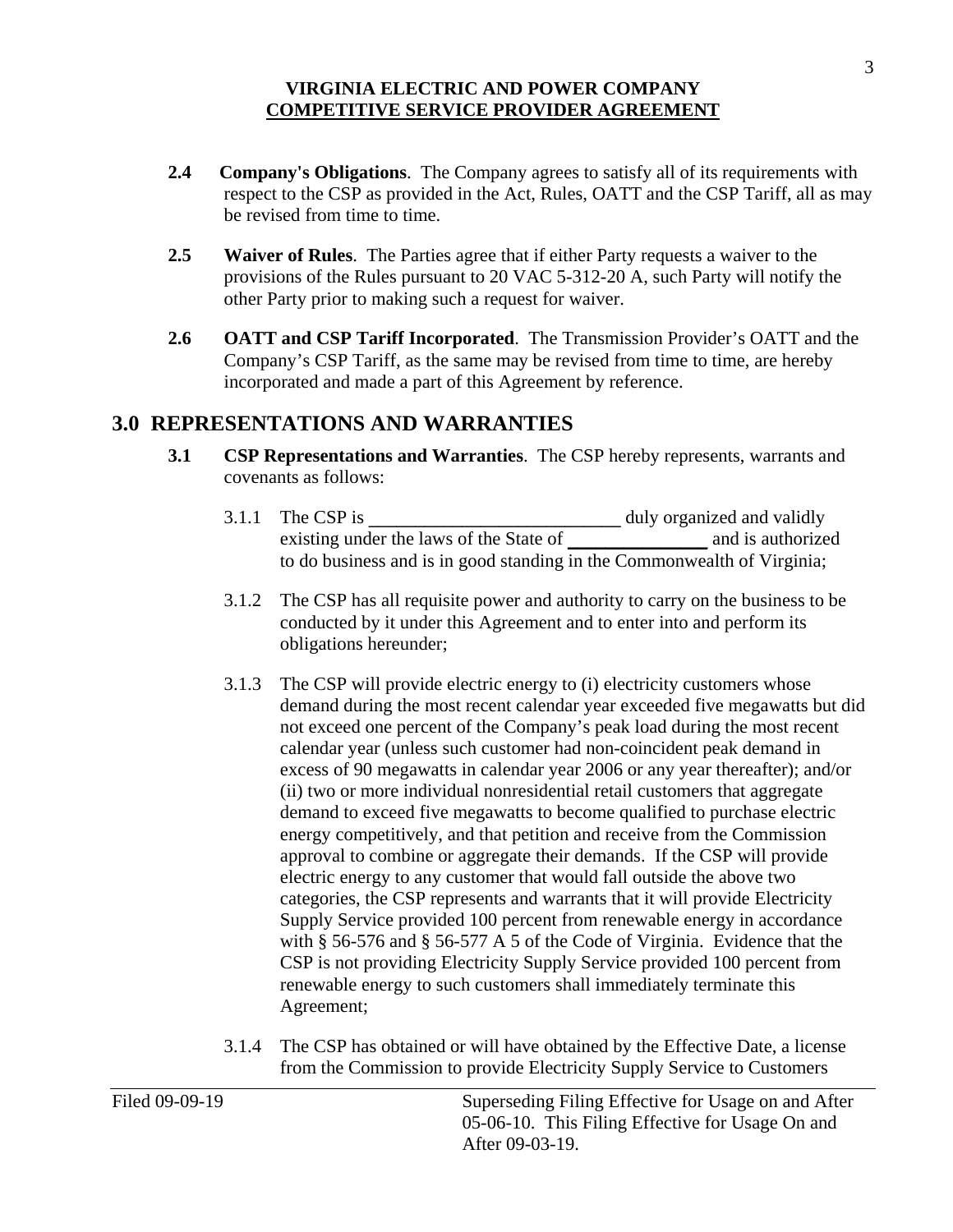located within the Commonwealth of Virginia. Such license shall be maintained throughout the life of this Agreement, and the lack of such license shall immediately terminate this Agreement;

- 3.1.5 The execution and delivery of this Agreement and the performance of the CSP's obligations hereunder have been duly authorized by all necessary actions on the part of the CSP and do not and will not conflict with or result in a breach of the CSP's charter documents or bylaws or any indenture, mortgage, other agreement or instrument or any statute, rule, regulation, order, judgment, or decree of any judicial or administrative body to which the CSP is a party or by which the CSP or any of its properties is bound or subject nor any legal proceeding now pending or, to the CSP's knowledge, threatened;
- accordance with its terms, except as such enforceability may be limited by 3.1.6 This Agreement is the valid and binding obligation of the CSP, enforceable in applicable bankruptcy, insolvency or similar laws from time to time in effect that affect creditors' rights generally or by general principles of equity; and
- against the CSP before any federal, state, foreign or local court, tribunal or government agency or authority that might materially delay, prevent or hinder 3.1.7 There are no actions at law, suits in equity, proceedings or claims pending the performance of its obligations hereunder.
- **3.2 Company Representations and Warranties**. The Company hereby represents and warrants as follows:
	- 3.2.1 The Company is a public service corporation duly organized and validly existing under the laws of the Commonwealth of Virginia;
	- 3.2.2 The Company has all requisite power and authority to carry on the business to be conducted by it under this Agreement and to enter into and perform its obligations hereunder;
	- Company's obligations hereunder have been duly authorized by all necessary Company's knowledge, threatened; 3.2.3 The execution and delivery of this Agreement and the performance of the actions on the part of the Company and do not and will not conflict with or result in a breach of the Company's charter documents or bylaws or any indenture, mortgage, other agreement or instrument or any statute or rule, regulation, order, judgment, or decree of any judicial or administrative body to which the Company is a party or by which the Company or any of its properties is bound or subject nor any legal proceeding now pending or, to the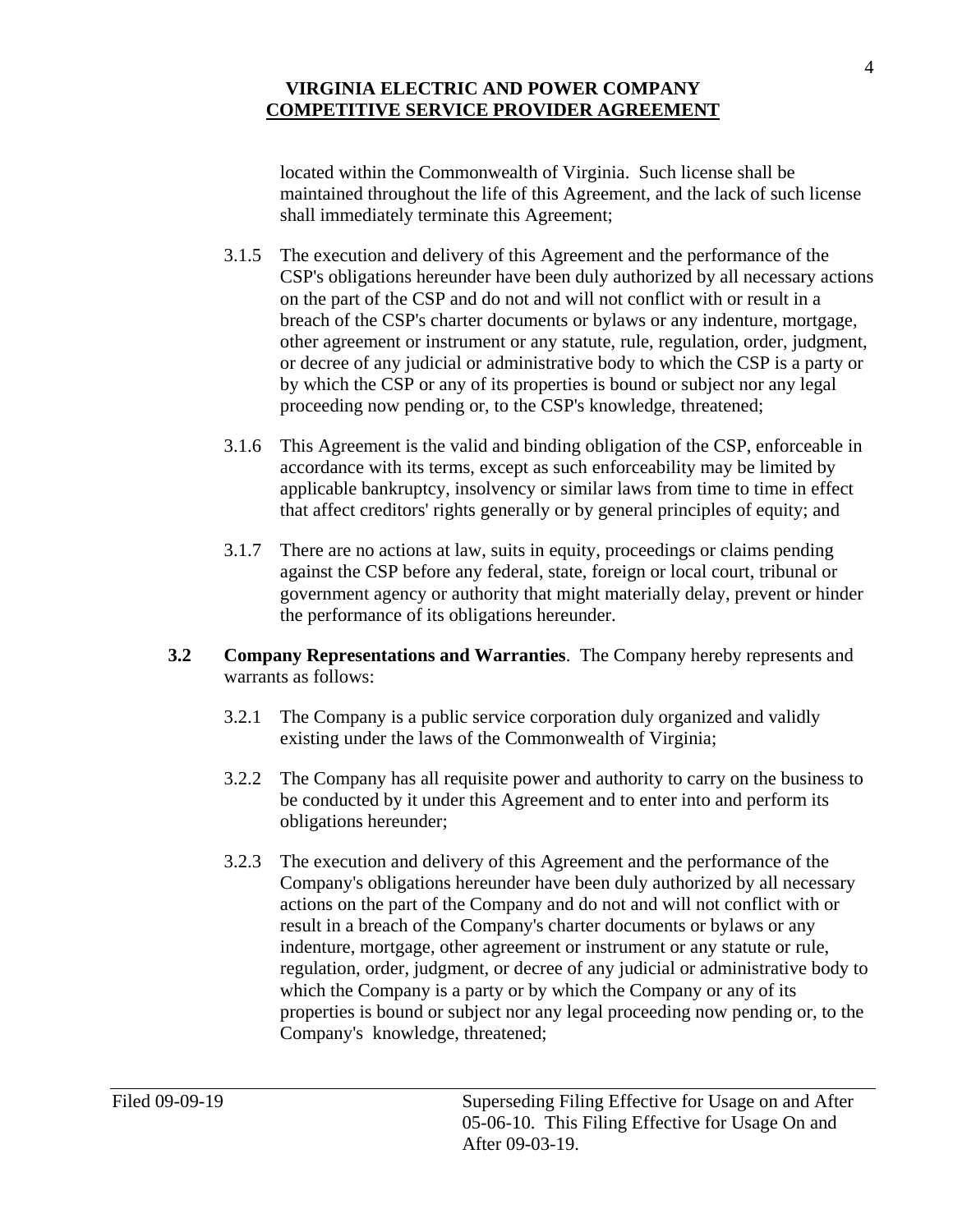- 3.2.4 This Agreement is the valid and binding obligation of the Company, enforceable in accordance with its terms, except as such enforceability may be limited by applicable bankruptcy, insolvency or similar laws from time to time in effect that affect creditors' rights generally or by general principles of equity.
- 3.2.5 There are no actions at law, suits in equity, proceedings or claims pending against the Company before any federal, state, foreign or local court, tribunal or government agency or authority that might materially delay, prevent or hinder the performance of its obligations hereunder.
- **3.3 Notice of Violation**. If either Party learns that any of its representations, warranties, remedy the violation if it is so able. In the event the Party in violation cannot remedy or covenants in this Agreement has been violated, such Party shall immediately notify the other Party via facsimile, with a hard copy of the notice delivered by overnight mail. Such notice shall include the plans of action the Party in violation will take to the violation to the reasonable satisfaction of the other Party, the Parties may terminate this Agreement pursuant to the CSP Tariff.
- **3.4 Continuation of Warranties**. All representations and warranties contained in this Section 3 shall continue for the term of this Agreement.

# **4.0 REMEDY FOR BREACH OF CONFIDENTIALITY**

 The Parties agree that it will be impossible or very difficult to measure in terms of money the equitable relief as a remedy for a breach of the confidentiality provisions of the CSP Tariff. If either damages that would accrue due to any breach of the confidentiality provisions of the CSP Tariff or any failure to perform any obligation herein and, for that reason, among others, each Party is entitled to specific performance of the confidentiality provisions of the CSP Tariff, or injunctive or other Party institutes a proceeding to enforce any part of the confidentiality provisions of the CSP Tariff, the other Party hereby waives any claim or defense that an adequate remedy at law exists. Any such relief shall be in addition to, and not in lieu of, money damages or any other legal remedy available to the Party instituting the proceeding.

# **5.0 INDEMNIFICATION**

 **5.1 Indemnification**. Each Party shall defend, indemnify and hold harmless the other Agreement, except to the extent that a court of competent jurisdiction determines that from and against any and all claims and/or liabilities for losses, expenses, damage to property, injury to or death of any person, including the other's employees or any third Parties, including reasonable attorneys' fees, relating to performance under this the losses, expenses or damage were caused wholly or in part by any grossly negligent or willful act or omission of the Party claiming indemnification under this provision.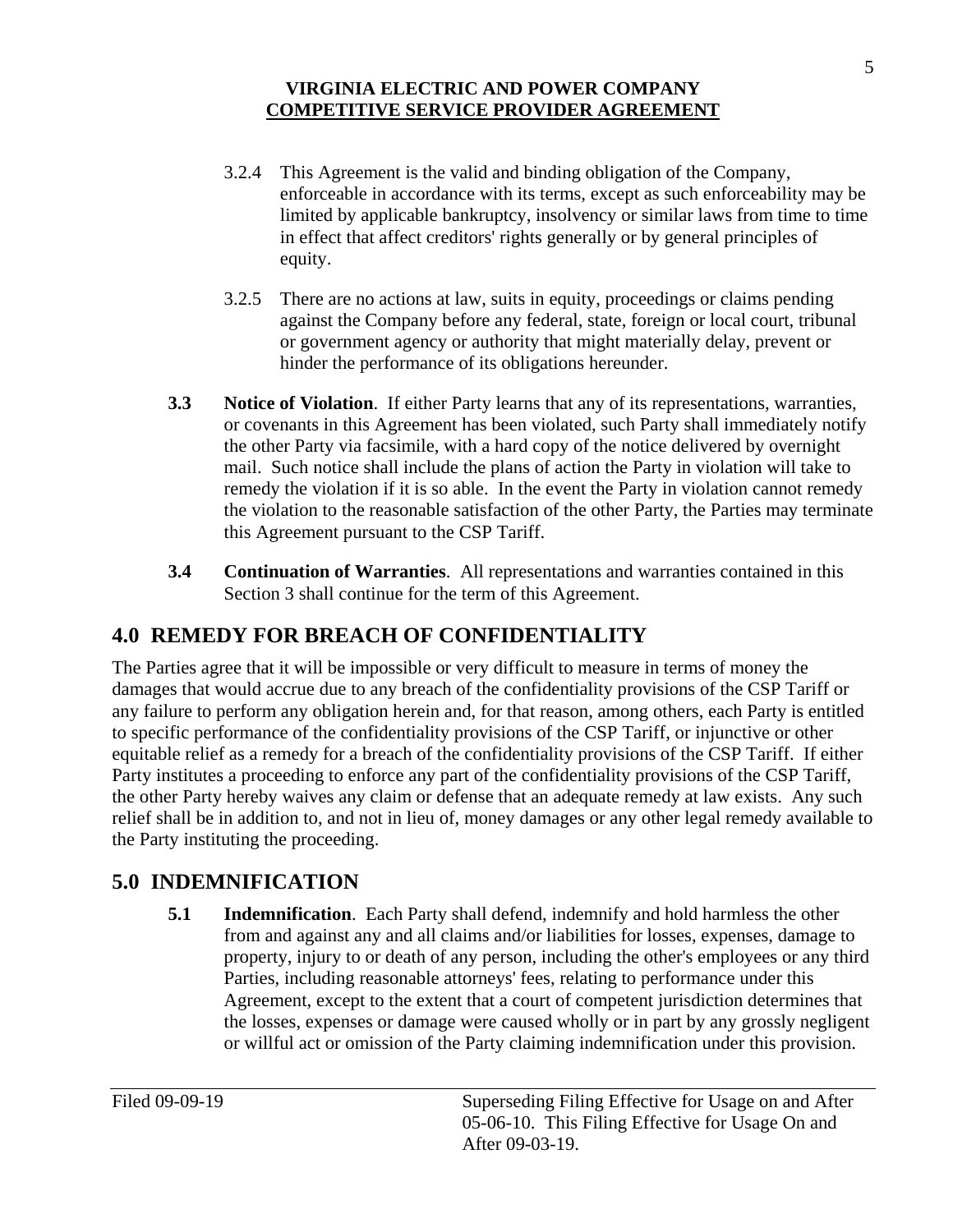**5.2 Survival of Indemnification**. Each Party's obligation to defend, indemnify and hold harmless under this Section 5 shall survive termination of this Agreement, and shall not be limited in any way by any limitation on the amount or type of damages, compensation or benefits payable by or for the indemnifying Party under any statutory scheme, including any Workers Compensation Acts, Disability Benefit Acts or other Employee Benefit Acts.

# **6.0 MISCELLANEOUS PROVISIONS**

 **6.1 Notices**. Unless otherwise stated herein, all notices, demands or requests required or permitted under this Agreement shall be in writing and shall be personally delivered or sent by overnight express mail, courier service or facsimile transmission (with the original transmitted by any of the other aforementioned delivery methods) addressed as follows:

> \_\_\_\_\_\_\_\_\_\_\_\_\_\_\_\_\_\_\_\_\_\_\_\_\_\_\_\_\_\_ \_\_\_\_\_\_\_\_\_\_\_\_\_\_\_\_\_\_\_\_\_\_\_\_\_\_\_\_\_\_ \_\_\_\_\_\_\_\_\_\_\_\_\_\_\_\_\_\_\_\_\_\_\_\_\_\_\_\_\_\_

If to the CSP to:

If to the Company to:

Copy to:

| Director - Regulation<br>Dominion Energy Virginia<br>P. O. Box 26666<br>Richmond, VA 23261-6666 |
|-------------------------------------------------------------------------------------------------|
| <b>Electric Supplier Relations</b><br>$\blacksquare$                                            |

 Dominion Energy Virginia P. O. Box 26666 Richmond, VA 23261-6666

or to such other person at such other address as a Party shall designate by like notice to the other Party. Notices received after the close of a Business Day shall be deemed received on the next Business Day.

**6.2** No Prejudice of Rights. No term or condition of this Agreement shall be deemed to have been waived and no breach excused unless such waiver or consent to excuse is in failure of either Party to insist in any one or more instances upon strict performance of writing and signed by the Party claimed to have waived or consented to excuse. The any provisions of this Agreement, or to take advantage of any of its rights hereunder, shall not be construed as a waiver of any such provisions or the relinquishment of any such right or any other right hereunder, which shall remain in full force and effect.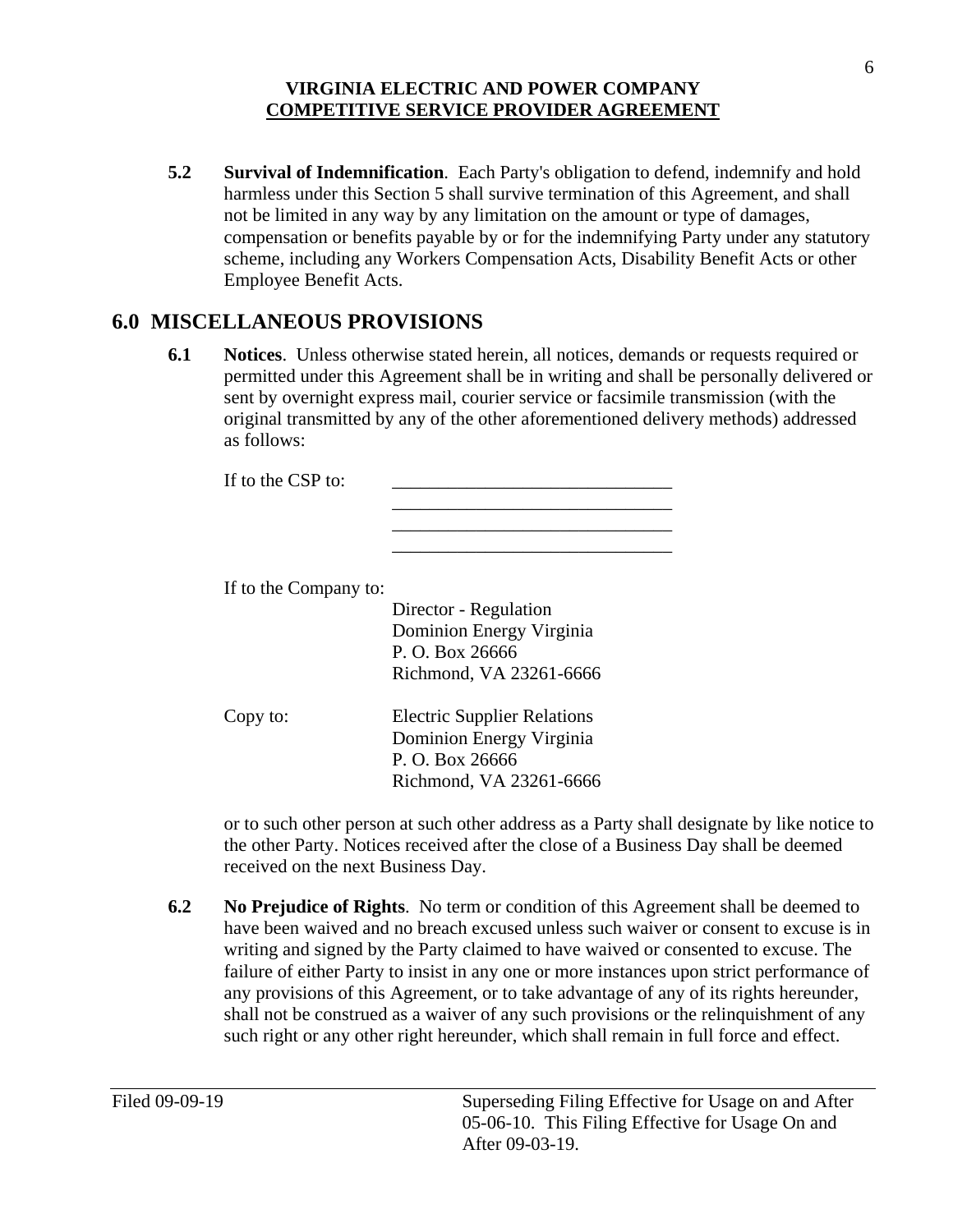- **6.3** Assignment. This Agreement may be assigned by either Party with the prior written consent of the other Party, if such assignee agrees, in writing, to be bound by all of the terms and conditions hereof, and if any necessary regulatory approvals or registrations required under this Agreement are obtained. The consent required hereunder shall not be unreasonably withheld.
- **6.4** Governing Law. To the extent not subject to the exclusive jurisdiction of the FERC, the formation, validity, interpretation, execution, amendment and termination of this Agreement shall be governed by the laws of the Commonwealth of Virginia.
- **6.5 Headings**. The headings and sub-headings contained in this Agreement are used solely for convenience and do not constitute a part of the Agreement between the Parties hereunto, nor should they be used to aid in any manner in the construction of this Agreement.
- **6.6 Third Party Beneficiaries**. This Agreement is intended solely for the benefit of the Parties hereto. Nothing in this Agreement shall be construed to create any duty, or standard of care with reference to, or any liability to, any person not a Party to this Agreement.
- **6.7** Force Majeure. The obligations of the Parties under this Agreement are subject to the provisions for Force Majeure of the CSP Tariff.

## **6.8 Relationship of the Parties and Survival**.

- 6.8.1 This Agreement shall not be interpreted or construed to create an association, joint venture, or partnership between the Parties, or to impose any partnership obligation or liability upon either Party. Neither Party shall have any right, power, or authority to enter any agreement or undertaking for, or on behalf of, or to act as or be an agent or representative of, or to otherwise bind, the other Party.
- 6.8.2 Cancellation, expiration or early termination of this Agreement shall not relieve the Parties of obligations that by their nature survive such cancellation, expiration or termination, including, without limitation, payment of any amounts due, warranties, remedies, promises of indemnity and confidentiality.
- 6.8.3 Should any provision of this Agreement be held invalid or unenforceable, such provision shall be invalid or unenforceable only to the extent of such invalidity or unenforceability without invalidating or rendering unenforceable any other provision hereof, unless it materially changes the Agreement of the Parties.
- 6.8.4 Each of the Parties hereto acknowledges that it has read this Agreement, the Act, the Rules, the OATT and the CSP Tariff, understands them, and agrees to be bound by their terms as they may be revised from time to time. This